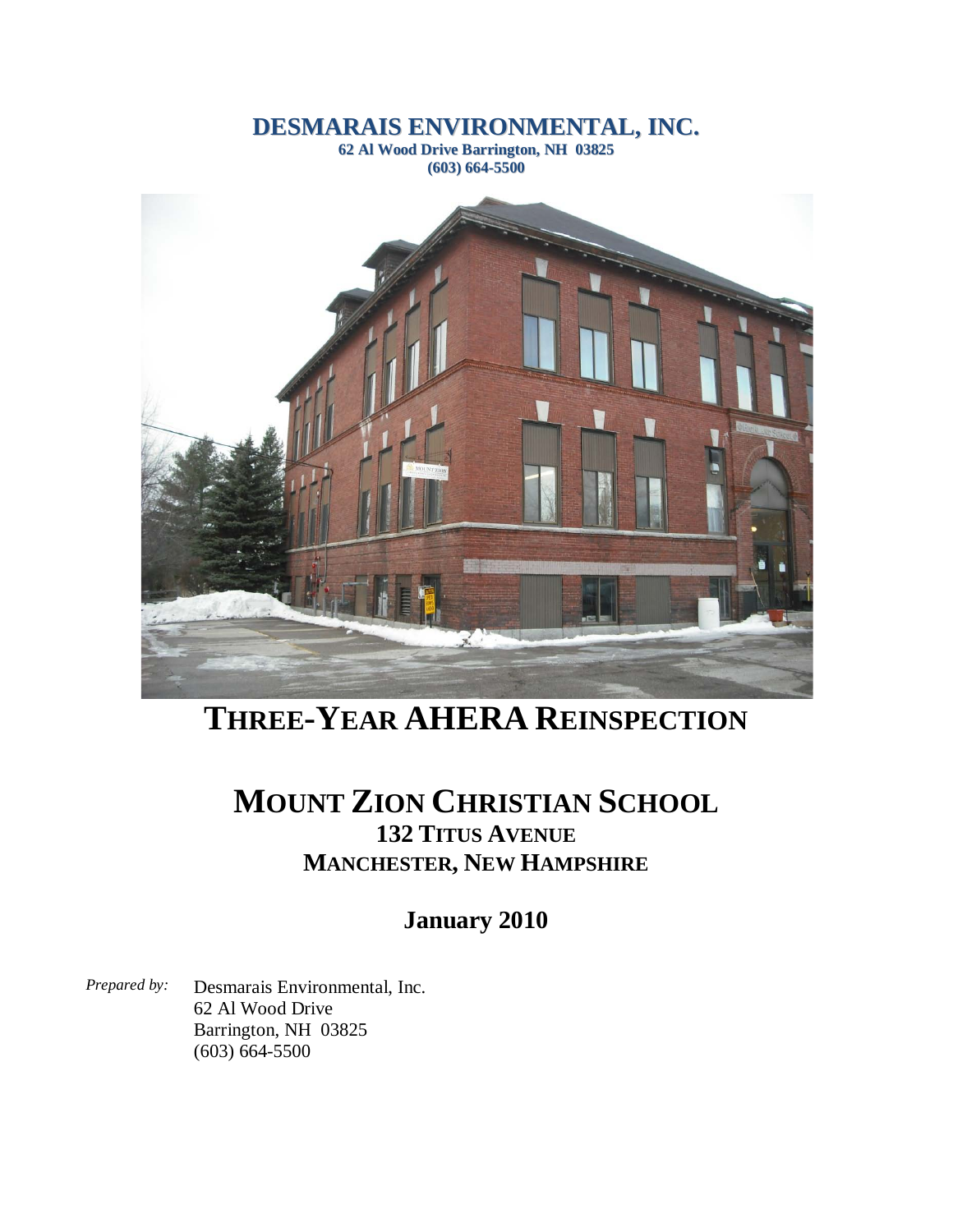Bob Carter Mount Zion Christian School 132 Titus Avenue Manchester, NH 03103

March 5, 2010

On January 14, 2010, Desmarais Environmental, Inc. conducted the 2010 Three-Year **Asbestos Hazard Emergency Response Act** (AHERA) asbestos reinspection for Mount Zion Christian School. The reinspection was performed to comply with EPA Regulation 40 CFR 763, "AHERA".

The AHERA regulation requires that public and private elementary and secondary schools be reinspected every three years for any changes in the condition of assumed and confirmed asbestos-containing building materials (ACBM). Desmarais Environmental, Inc. reinspected all accessible areas within Mount Zion Christian School and noted asbestos-containing building materials (ACBM) conditions using the seven AHERA assessment categories.



#### **ASBESTOS INFORMATION**

Asbestos is a term to describe six naturally occurring mineral fibers that are commonly found in a wide array of building construction materials due to the fiber strength and heat resistant properties. When asbestos containing materials become damaged or are disturbed during repair, remodeling or demolition activities; microscopic fibers become airborne. Asbestos fibers are so tiny and light that they can remain airborne for many hours. When inhaled, they can cause health problems. The three (3) most common types of asbestos are chrysotile, amosite and crocidolite. The lesser common types are tremolite, anthophyllite, and actinolite. Nearly 95% of all asbestos in the United States is chrysotile.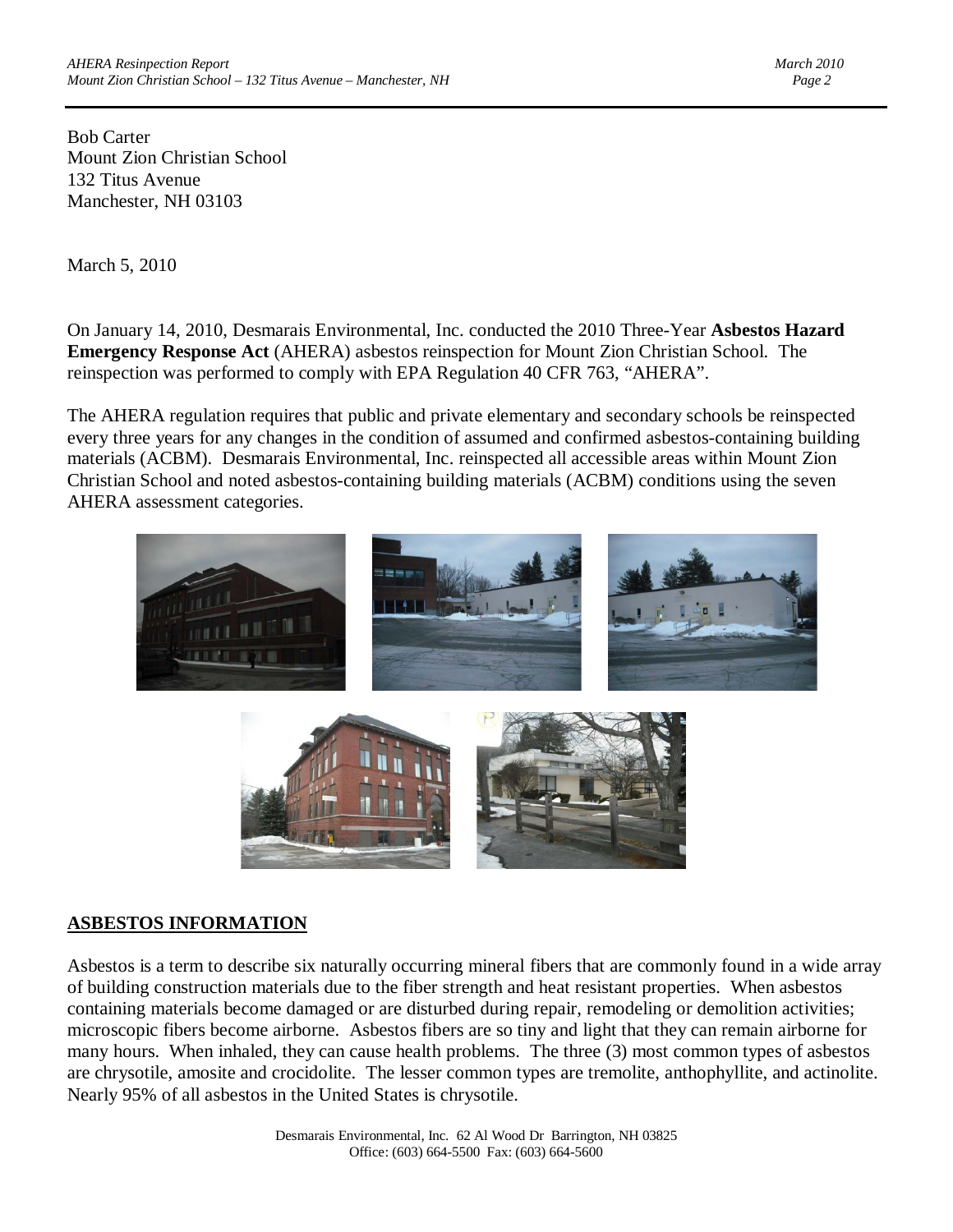#### **ASSESSMENT OF ASBESTOS-CONTAINING MATERIALS**

The Environmental Protection Agency classifies asbestos-containing building materials (ACBM) into three (3) general application types.

- Surfacing Materials
	- ♦ Any material that has been sprayed-on or troweled-on, or otherwise applied to surfaces. Textured ceilings, joint compound, and fireproofing are some examples of surfacing materials.
- Thermal System Insulation (TSI)
	- ♦ Any material applied to pipes, fittings, boilers, breeching, tanks, ducts, or other interior mechanical components designed to prevent heat loss or water condensation.
- Miscellaneous Materials
	- ♦ Any material that is not surfacing or thermal system insulation. Floor tiles, ceiling tiles, and transite board are some examples of miscellaneous materials.

The assumed or confirmed asbestos-containing building materials (ACBM) are classified into one of the seven (7) EPA Classification Categories (depending on the type and condition of the material) as follows,

- 1. Damaged or significantly damaged thermal system insulation asbestos-containing material (ACM).
	- Thermal system insulation ACM on pipes, boilers, tanks, ducts, and other thermal system insulation equipment where the insulation has lost its structural integrity, or its covering, in whole or in part, is crushed, water-stained, gouged, punctured, missing, or not intact such that it is not able to contain fibers.
- 2. Damaged friable surfacing ACM.
	- Friable surfacing ACM which has deteriorated or sustained physical injury such that the internal structure (cohesion) of the material is inadequate or which has delaminated such that its bond to the substrate (adhesion) is inadequate, or which, for any other reason, lacks fiber cohesion or adhesion qualities.
- 3. Significantly damaged friable surfacing ACM.
	- Friable surfacing ACM in a functional space where the damage is over 10% evenly distributed or over 25% localized.
- 4. Damaged or significantly damaged friable miscellaneous ACM.
	- Friable miscellaneous ACM which has deteriorated or sustained physical injury such that the internal structure (cohesion) of the material is inadequate or which has delaminated such that its bond to the substrate (adhesion) is inadequate, or which, for any other reason, lacks fiber cohesion or adhesion qualities.
- 5. ACBM with potential for damage.
	- ACBM is in an area regularly used by building occupants, including maintenance personnel, in the course of their normal activities and there are indications that there is reasonable likelihood that the material or its covering will become damaged, deteriorated, or delaminated due to factors such as changes in building use, changes in occupancy, or recurrent damage.
- 6. ACBM with potential for significant damage.
	- ACBM is in an area regularly used by building occupants, including maintenance personnel, in the course of their normal activities; there are indications that there is reasonable likelihood that the material or its covering will become damaged, deteriorated, or delaminated due to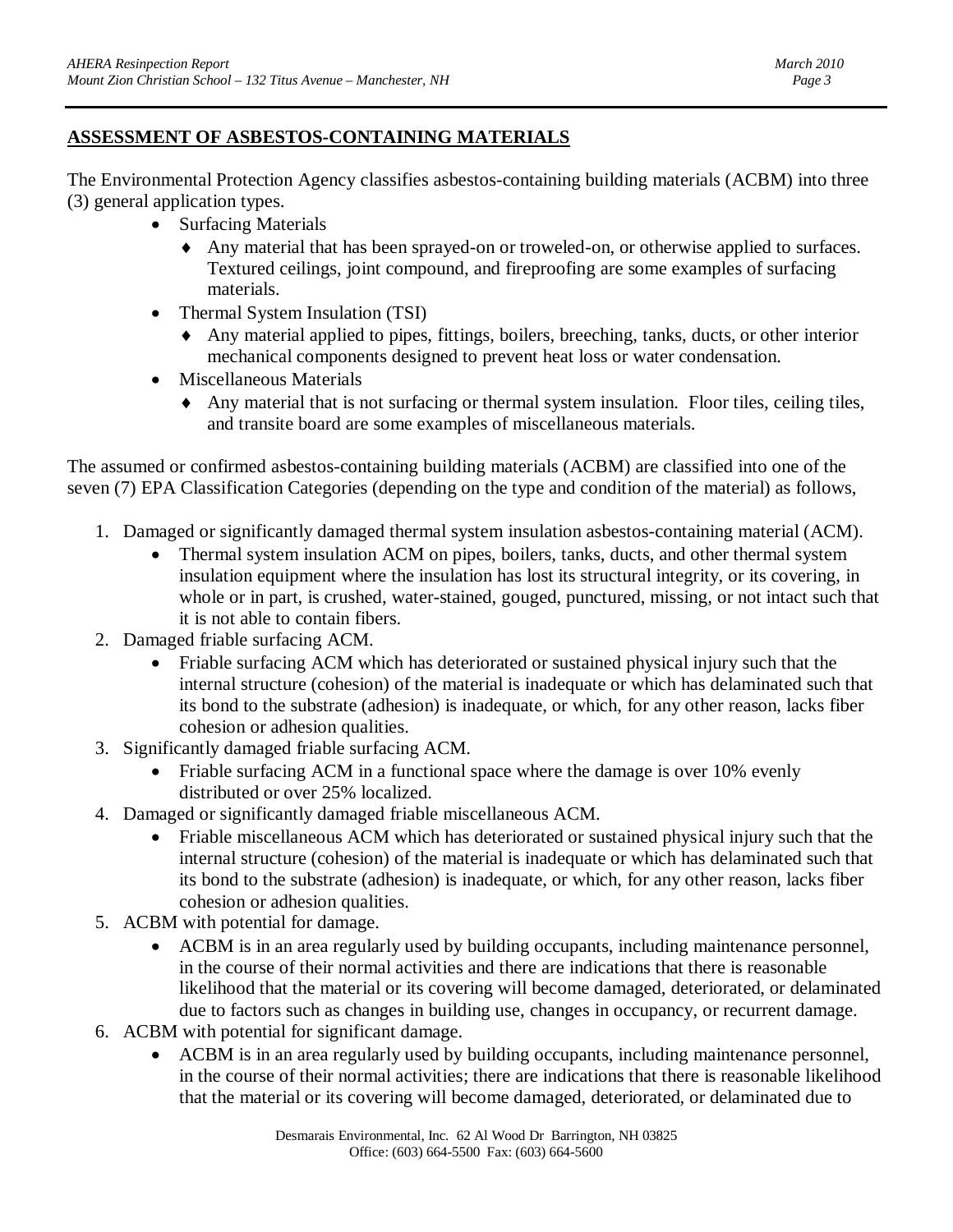factors such as changes in building use, changes in occupancy, or recurrent damage, and the material is subject to major or continuing disturbance, due to factors including, but not limited to, accessibility or, under certain circumstances, vibration or air erosion.

7. Any remaining friable ACBM or friable suspect ACBM.

#### **INVENTORY OF IDENTIFIED ASBESTOS-CONTAINING MATERIALS**

| <b>Location</b>                           | <b>Asbestos-containing</b><br><b>Material</b> | <b>Condition</b>                  | <b>AHERA</b><br>Code | Quantity<br>$(f\mathbf{t}^2)$ |
|-------------------------------------------|-----------------------------------------------|-----------------------------------|----------------------|-------------------------------|
| Ground Floor - Kitchen                    | Linoleum                                      | Good                              | 5                    | 450                           |
| Ground Floor - Mechanical Room 1          | Boiler Gaskets, Roping,<br>etc.               | Enclosed                          | $\overline{7}$       |                               |
| Ground Floor - Multi Purpose Room         | Linoleum                                      | Minor Damage<br>(Cracking)        | 5                    | 2,650                         |
| Ground Floor - Hallway 1                  | Linoleum                                      | <b>Minor Damage</b><br>(Cracking) | 5                    | 1,625                         |
| Ground Floor - Hallway 2                  | Floor Tile & Mastic                           | Minor Damage<br>(Cracking)        | 5                    | 1,025                         |
| Ground Floor - Bathrooms Off<br>Hallway 2 | Floor Tile & Mastic                           | Enclosed with<br>Floor Tile       | 5                    | 600                           |
| Ground Floor - Hallway 3                  | Floor Tile & Mastic                           | Good                              | 5                    | 485                           |
| Ground Floor - Room 106                   | Floor Tile & Mastic                           | Enclosed with<br>Carpet           | 5                    | 971                           |
| Ground Floor - Room 104                   | Floor Tile & Mastic                           | Enclosed with<br>Carpet           | 5                    | 340                           |
| Ground Floor - Lounge                     | Floor Tile & Mastic                           | Enclosed with<br>Carpet           | 5                    | 330                           |
| Ground Floor – Mechanical Room 2          | Boiler Gaskets, Roping,<br>etc.               | Enclosed                          | $\overline{7}$       |                               |
| $2nd$ Floor – Room 204                    | Linoleum                                      | Enclosed with<br>Carpet           | 5                    | 630                           |
| $2nd$ Floor – Science Room                | Floor Tile & Mastic                           | Enclosed with<br>Floor Tile       | 5                    | 1,000                         |
| $2nd$ Floor – Science Room Storage        | Floor Tile & Mastic                           | Enclosed with<br>Carpet           | 5                    | 125                           |
| $2nd$ Floor – Room 205                    | Linoleum                                      | Enclosed with<br>Carpet           | 5                    | 675                           |
| $2nd$ Floor – Room 206                    | Linoleum                                      | Enclosed with<br>Carpet           | 5                    | 675                           |
| $2nd$ Floor – Office with Bathroom        | Linoleum                                      | Enclosed with<br>Carpet           | 5                    | 300                           |
| $2nd$ Floor – Hallway 5                   | Linoleum                                      | Enclosed with<br>Carpet           | 5                    | 715                           |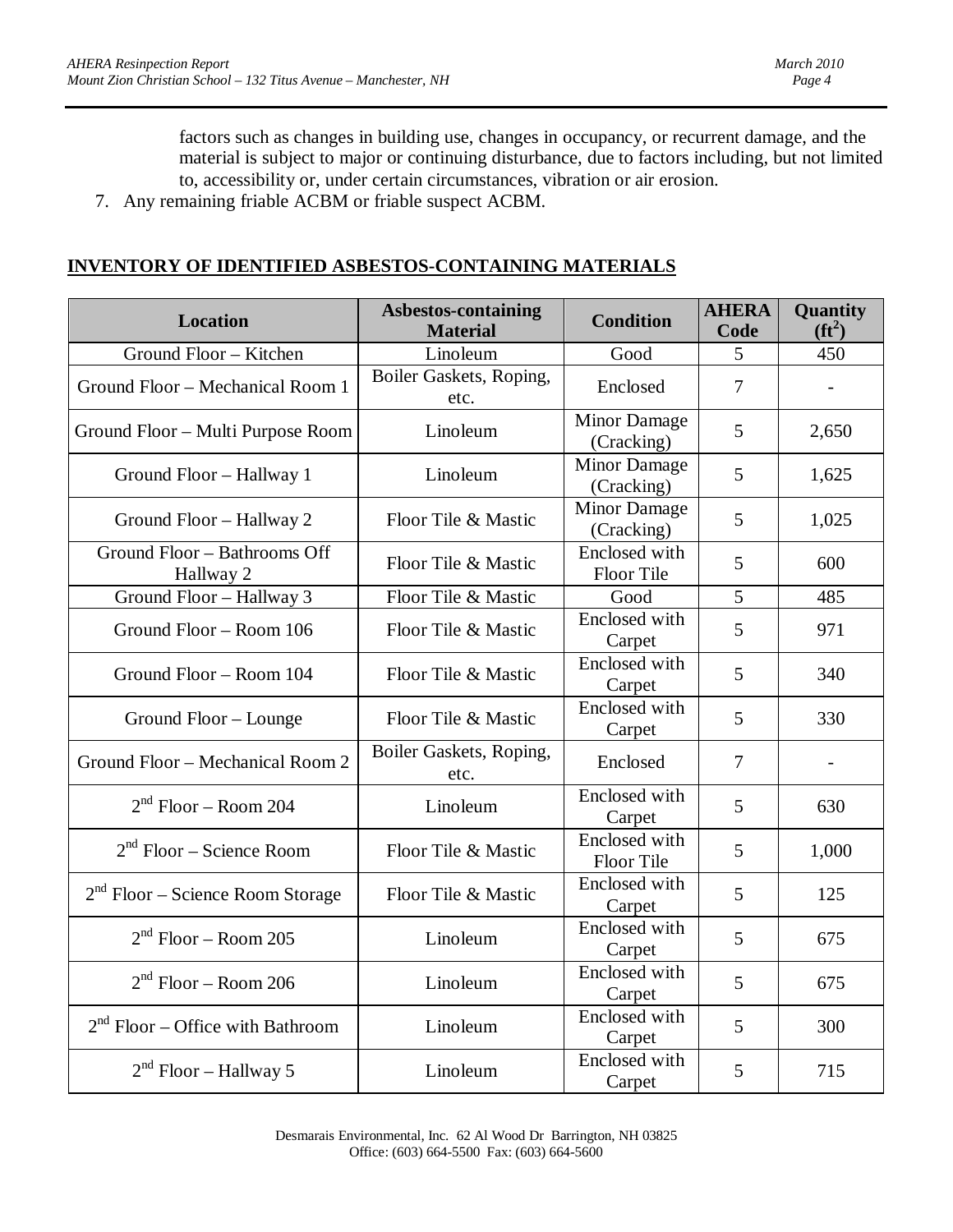| <b>Location</b>                     | Asbestos-containing<br><b>Material</b> | <b>Condition</b>        | <b>AHERA</b><br>Code | <b>Quantity</b><br>$(f\mathbf{t}^2)$ |
|-------------------------------------|----------------------------------------|-------------------------|----------------------|--------------------------------------|
| $3rd$ Floor – Room 304              | Linoleum                               | Enclosed with<br>Carpet | 5                    | 650                                  |
| $3rd$ Floor – Administration Office | Linoleum                               | Enclosed with<br>Carpet | 5                    | 140                                  |
| $3rd$ Floor – Head Master's Office  | Linoleum                               | Enclosed with<br>Carpet | 5                    | 175                                  |
| $3rd$ Floor – Room 303              | Linoleum                               | Enclosed with<br>Carpet | 5                    | 200                                  |
| $3rd$ Floor – Room 305              | Linoleum                               | Enclosed with<br>Carpet | 5                    | 115                                  |
| $3rd$ Floor – Room 307              | Linoleum                               | Enclosed with<br>Carpet | 5                    | 100                                  |
| $3rd$ Floor – Hallway 6             | Linoleum                               | Enclosed with<br>Carpet | 5                    | 260                                  |
| $3rd$ Floor – Hallway 7             | Linoleum                               | Enclosed with<br>Carpet | 5                    | 215                                  |

\*All information pertaining to identified asbestos-containing materials and their locations were taken from the original Management Plan and walk through.



Desmarais Environmental, Inc. 62 Al Wood Dr Barrington, NH 03825 Office: (603) 664-5500 Fax: (603) 664-5600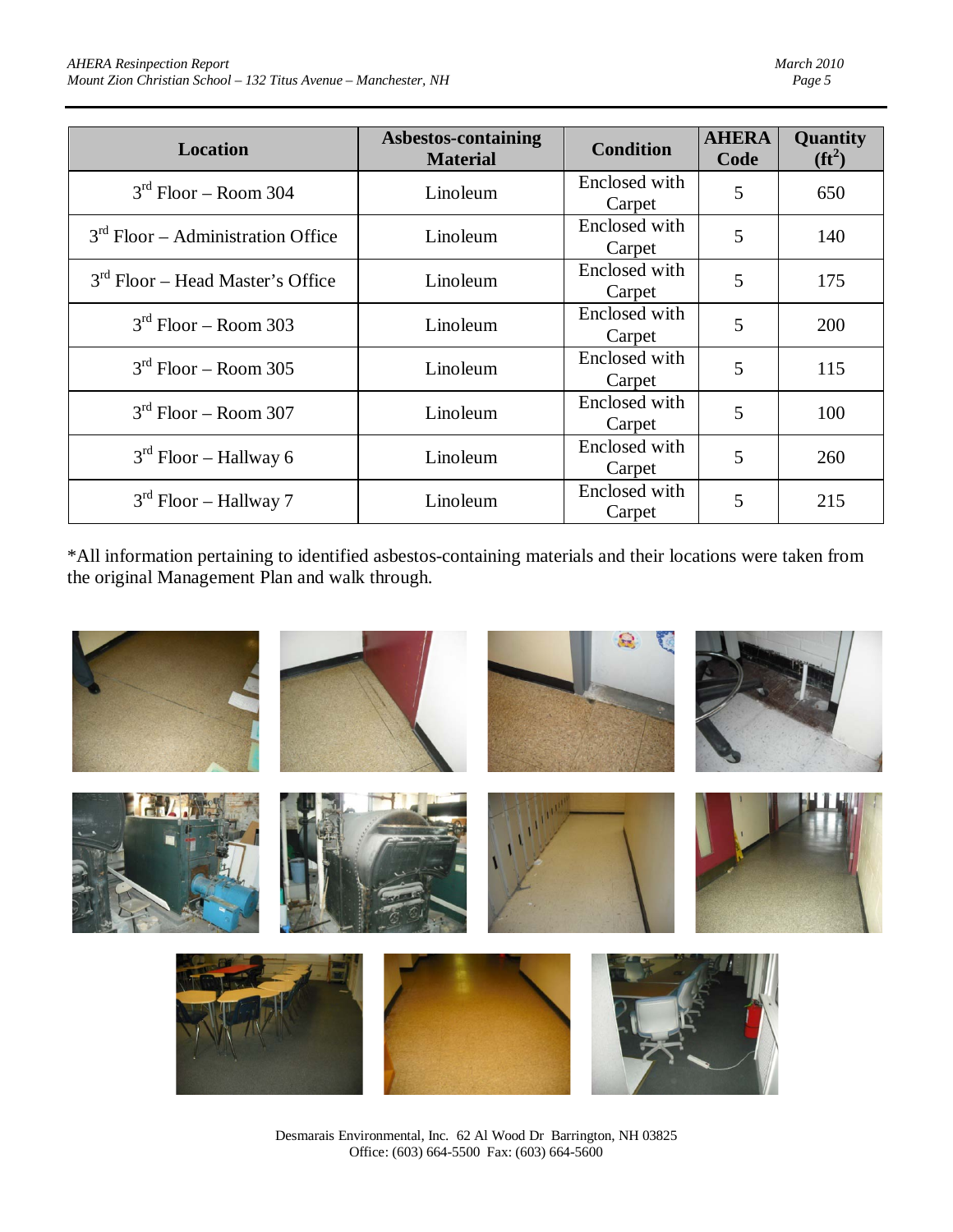#### **LOCATIONS OF IDENTIFIED ASBESTOS CONTAINING MATERIALS**



Map 1 of 3

Desmarais Environmental, Inc. 62 Al Wood Drive Barrington, NH 03825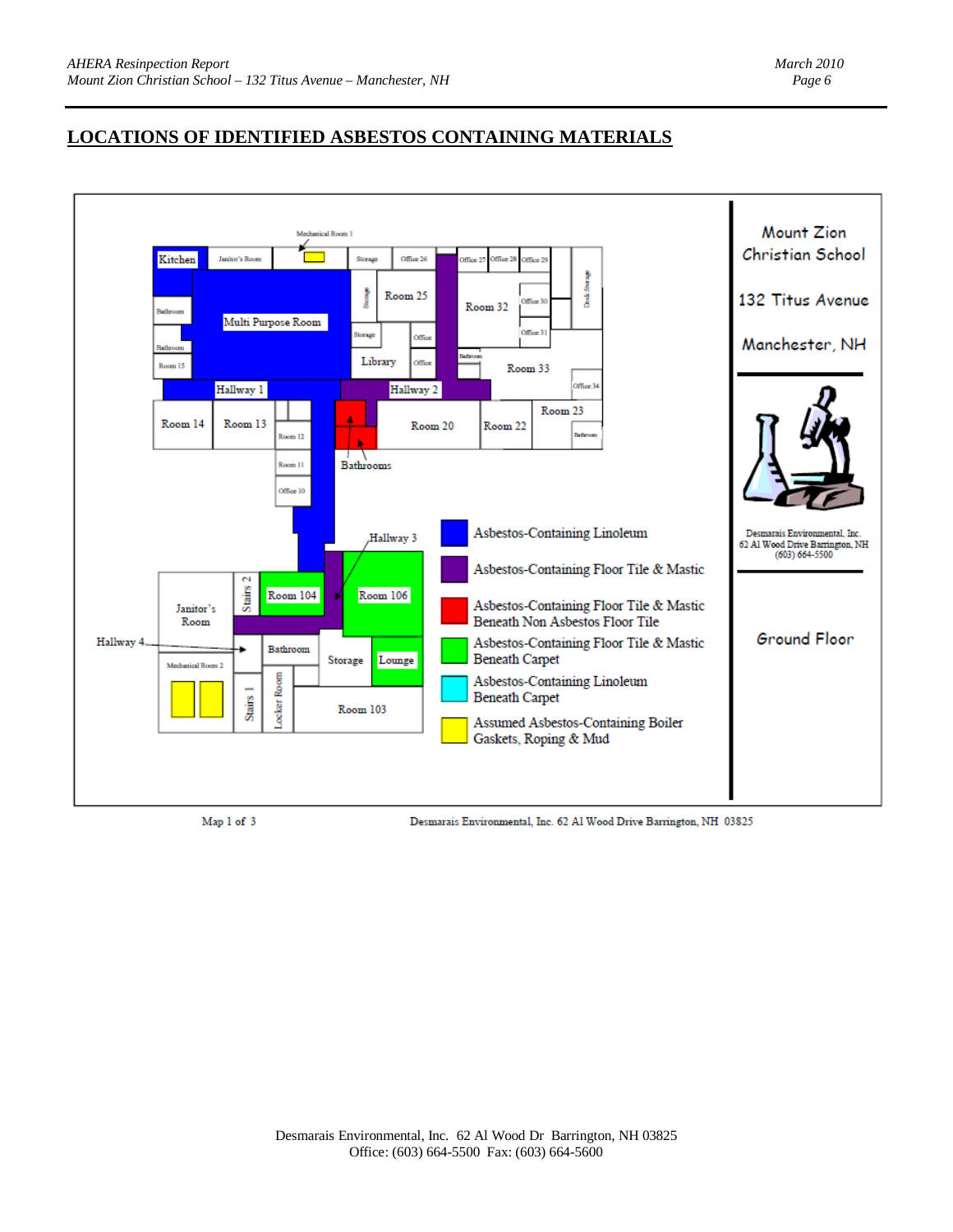

Map 2 of 3

Desmarais Environmental, Inc. 62 Al Wood Drive Barrington, NH 03825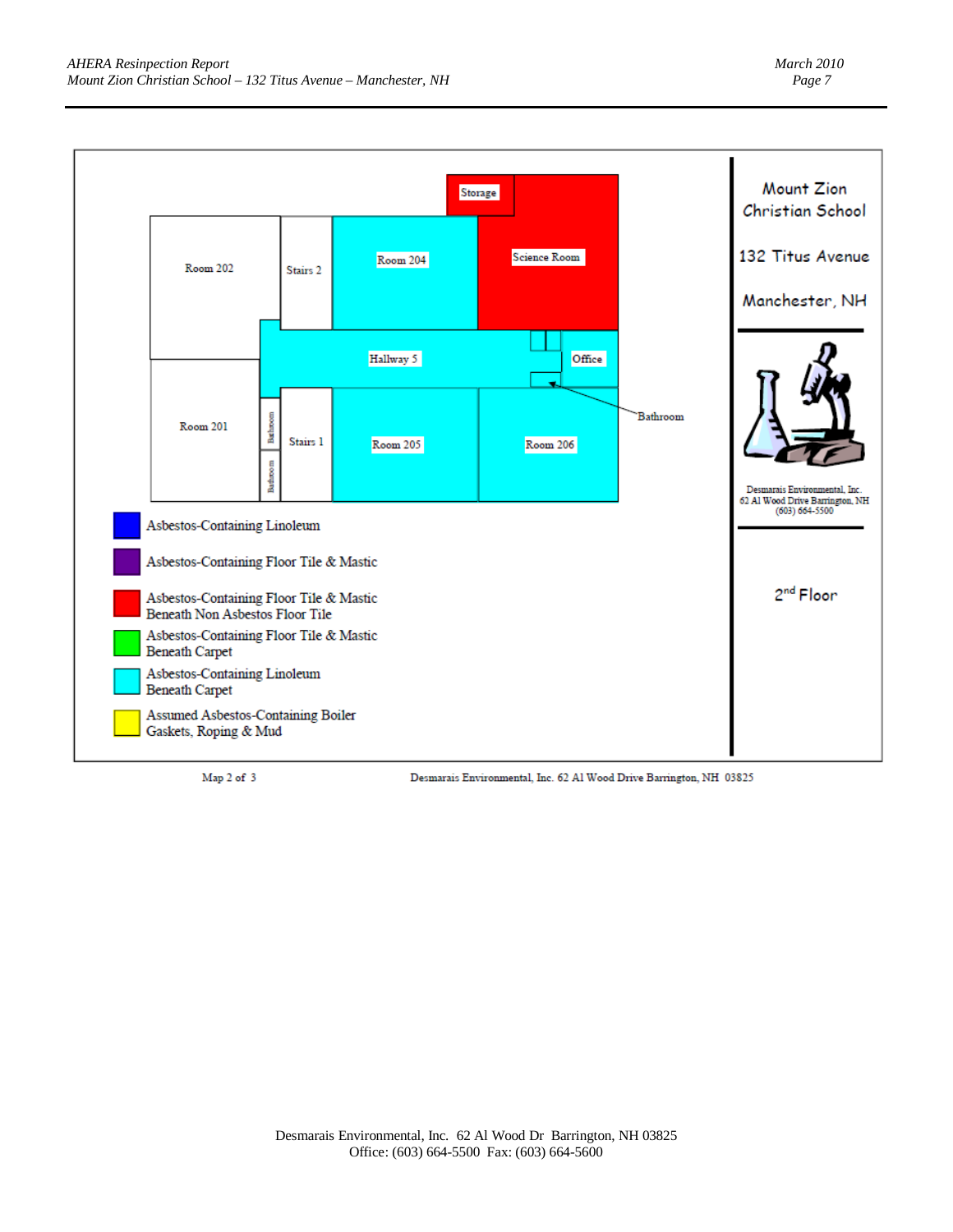

Map 3 of 3

Desmarais Environmental, Inc. 62 Al Wood Drive Barrington, NH 03825